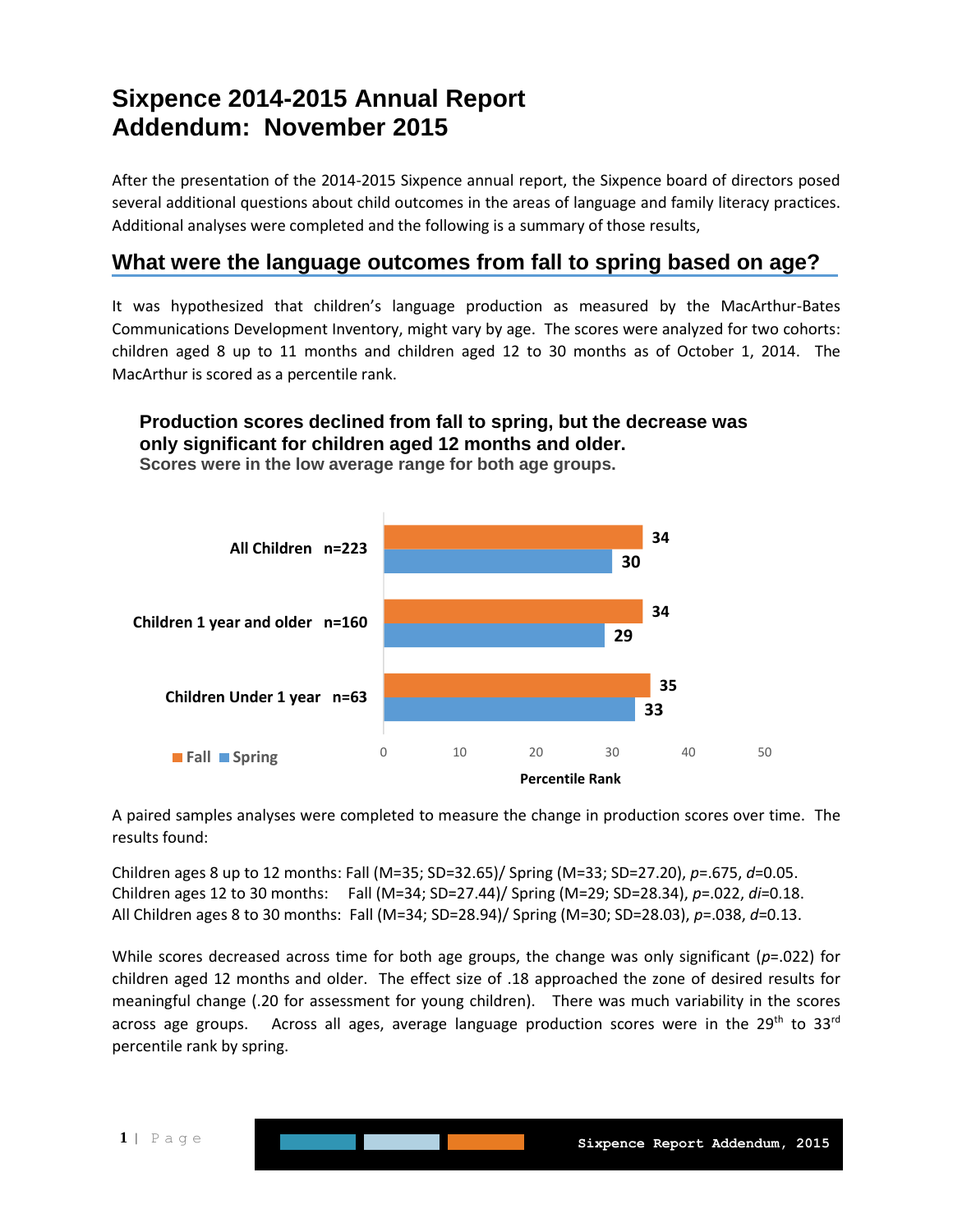# **Did child age make a difference in meeting the program goal for language production by spring?**

The evaluators analyzed the data to see if child age made a difference in the percentage of children meeting the Sixpence program goal for language production by spring. The Sixpence language goal is a standard score of 100, which is the mid-point of average. The results show that younger children, under 12 months of age, were more likely to meet the program goal than older children, age 12 to 30 months.

### **Younger children had better language production outcomes by spring than older children.**

**There was a significant difference in scores between age groups.** 



#### **% of Children Meeting Language Production Program Goal**

Higher percentage of infants met the program goal in language production than the toddlers served in Sixpence. An ANOVA analysis was completed to determine if there was a significant difference in spring production scores by age group. The results found that infants MacArthur production scores were significantly higher than toddler scores in the spring  $(F(1.154) = 4.389, p = .037, n^2= .02)$ . These results suggest a small effect size that is not within the zone of desired results for meaningful change.

It is not clear why younger children had stronger language production skills by spring than older children. The tool has a high bar for younger children, expecting that at 8 months of age, 95% of the children say at least one word. One might predict that this high bar would result in younger children having lower production scores than older children but the reverse was true.

One might wonder what impact a child's primary language would have on language outcomes. The MacArthur tool is offered in both Spanish and English and 34% of the Sixpence children are ELL. It is possible that children exposed to two languages have delays in production as they are processing vocabulary and making meaning while translating across the languages. However, previous analysis of English Language Learner (ELL) status and language outcomes indicated that the child's primary language did not make a significant difference in language results.

l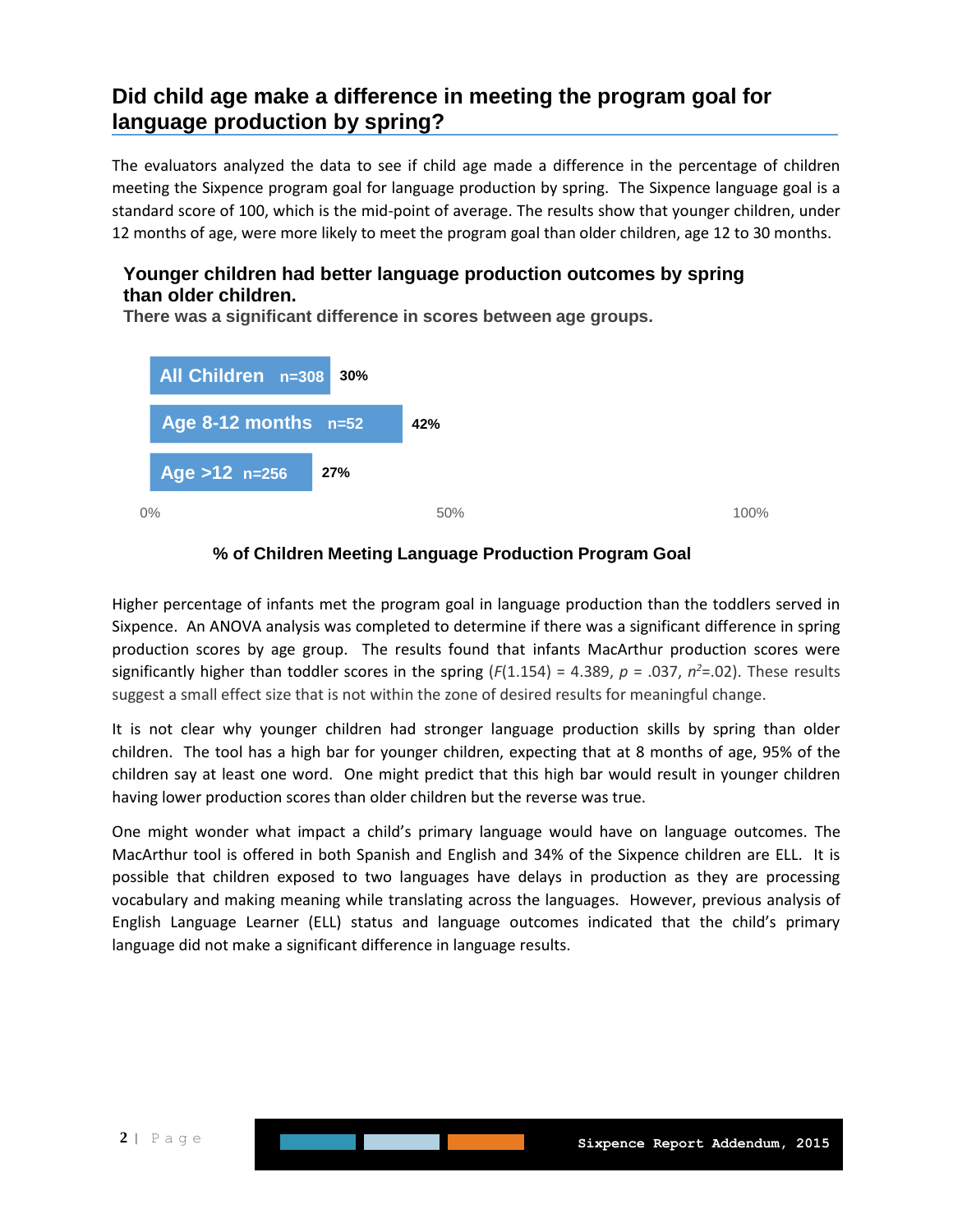# **How many children had language skills in the average range by spring?**

The Sixpence program goal is for children to score at the mid-point of average by spring. In the 2014- 2015 program year, 53% of the children met the goal in language comprehension, 37% met the goal in vocabulary, and 30% met the goal in language production.

The Sixpence Board of Directors requested an analysis of how many children fell within the typical range or above, a standard score greater than 85.

### **Most of the children had language competencies in the average range and above by spring.**



**However, nearly half of the children had below average production scores.**

### **% of Children Scoring in the Average Range and Above**

If Sixpence children followed the national norm, one would expect that 85% would be in the average range or above for all three language areas. The children's comprehension and vocabulary outcomes approach the national distribution. However, language production scores far fall below national norms. Nearly half of the children (47%) scored in the below average range, which was at least one standard deviations below the mean. Surprisingly, 29% scored at the  $5<sup>th</sup>$  percentile rank or below, which is a standard score of 75. It is unclear why language production outcomes lag so far behind the other competencies and so far below the mean. The small percentage (7%) of Sixpence children enrolled in early intervention services cannot explain this result.

### **How often did Sixpence parents engage in literacy activities with their children?**

Sixpence families were asked about the number of books in their home, and how often they read to their children. They were also asked about how often they played games and sang songs with their children. These literacy practices were recorded for 399 families.

The results indicate that high percentages of Sixpence families engage in literacy activities with their children. Most families (77%) had more than ten books in their homes and nearly all (94%) of the books were in the family's home language. High percentages of families play social games with their children.

l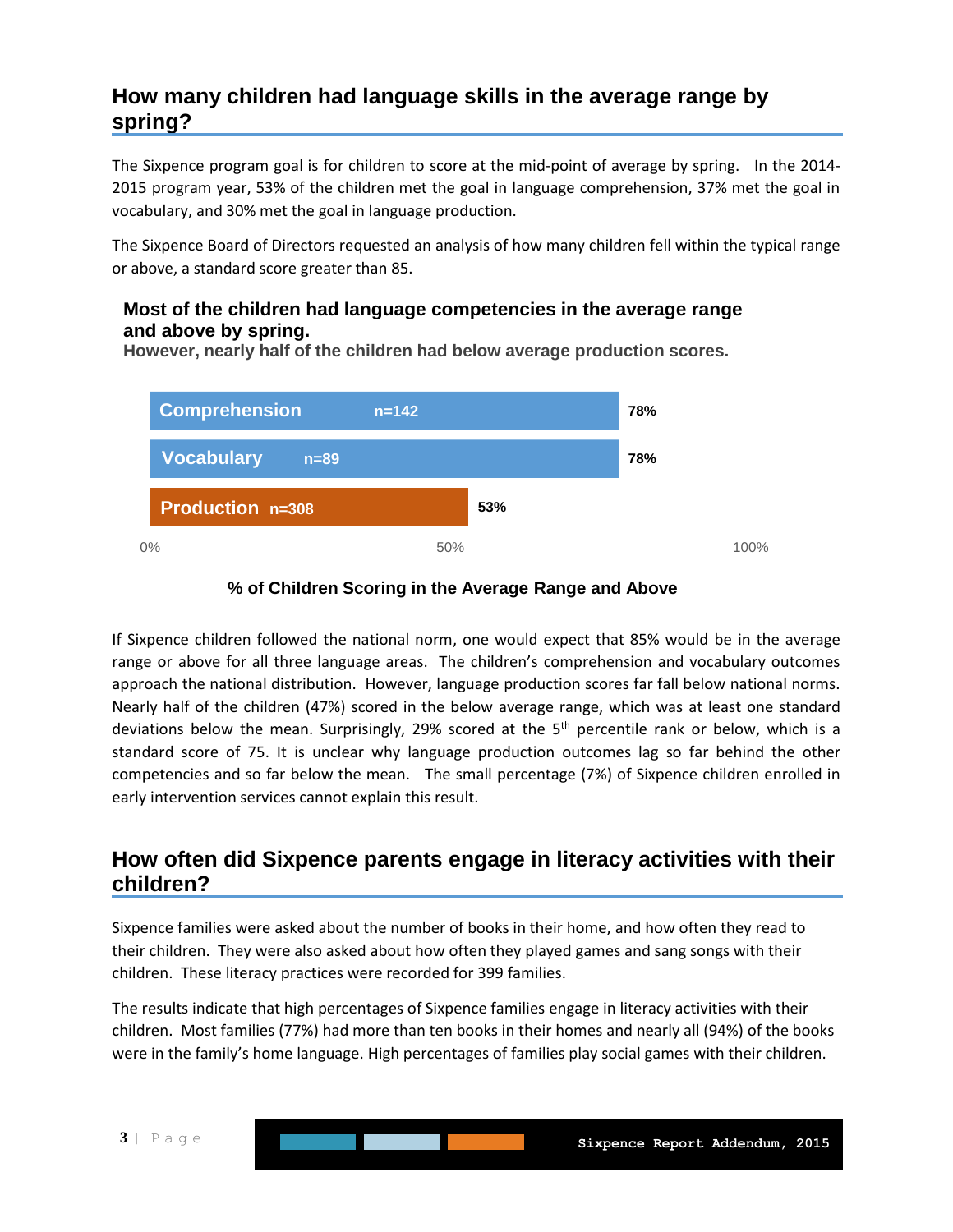There was minimal change in literacy practices from fall to spring. An area for improvement could be increasing the number of families who read daily with their children.



**Most (73%) Sixpence parents read to their children at least 3 times a week and even more (86%) play games and sing with their children. Only a third read to their children almost every day.**

# **Conclusions**

The language results suggest that child age at the time of assessment had an impact on outcomes. Overall, the language production scores were low in the fall and spring, with average scores in the  $29<sup>th</sup>$ to 34<sup>th</sup> percentile. Children who were older had a significant decrease in skills that was not found with younger infants. Further analyses found that there was a significant difference between the spring production scores of the two groups. A higher percentage (42%) of younger children met the program goal by spring compared to the percentage (29%) of older children.

Of interest is what is contributing to these findings. Several factors may account for these differences and need further assessment including the following:

- 1. Does the child's environment have a greater influence on children's language as the child gets older?
- 2. To what extent are the home visitors or early childhood classrooms focusing direct instruction and parent-child interaction facilitation on language and literacy activities? Do the children have better language outcomes with the home visitors or classroom teachers who provide more intentional instruction around literacy?
- 3. Were the decreases in vocabulary skills restricted to this communication construct or related to other receptive and expressive language skills?

l

The examination of the percentage of scores in the average range revealed some concerning results about language production. While a strong majority (78%) of children demonstrate comprehension and vocabulary skills in the average range, far fewer (53%) demonstrate average language production skills.